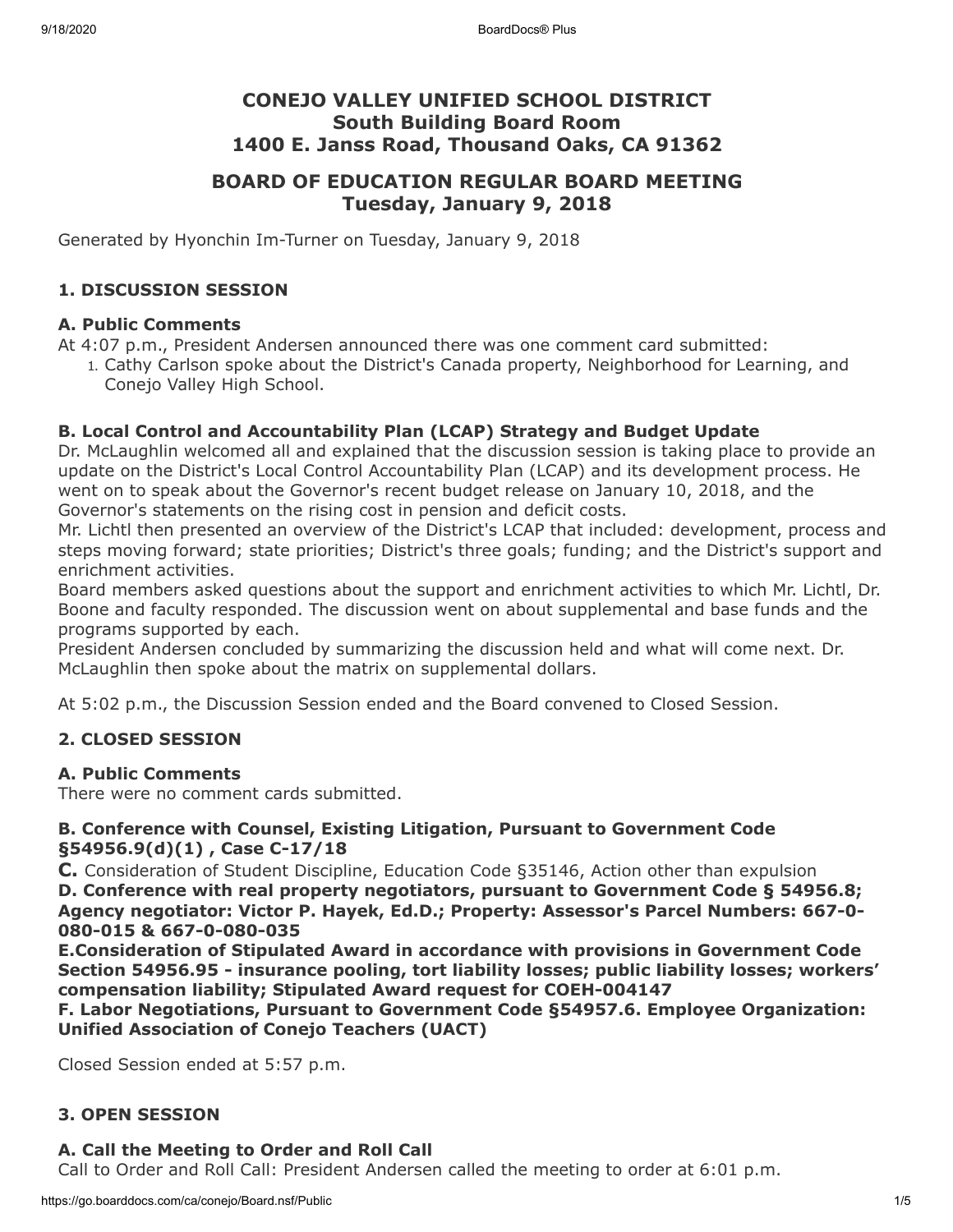Board Members present: President John Andersen, Vice President Sandee Everett, Dr. Betsy Connolly, Pat Phelps, and Mike Dunn.

Administration present: Dr. Mark McLaughlin, Superintendent; Robert Iezza, Deputy Superintendent, Human Resources; Dr. Victor Hayek, Assistant Superintendent, Business Services; Luis Lichtl, Assistant Superintendent, Instructional Services; and Hyonchin Im-Turner, Executive Administrative Assistant.

# **B. Pledge of Allegiance**

# **C. Announcements from Closed Session and Open Session Procedures**

President Andersen announced the following items were discussed in Closed Session:

### **B. Conference with Counsel, Existing Litigation, Pursuant to Government Code §54956.9(d)(1) , Case C-17/18**

### **C. Consideration of Student Discipline, Education Code §35146, Action other than expulsion**

Mrs. Phelps made the motion to approve and accept the settlement agreement for case C-17/18, seconded by Dr. Connolly. Motion carried 4-0, with Mr. Dunn absent.

### **D. Conference with real property negotiators, pursuant to Government Code § 54956.8; Agency negotiator: Victor P. Hayek, Ed.D.; Property: Assessor's Parcel Numbers: 667-0- 080-015 & 667-0-080-035**

#### **E.Consideration of Stipulated Award in accordance with provisions in Government Code Section 54956.95 - insurance pooling, tort liability losses; public liability losses; workers' compensation liability; Stipulated Award request for COEH-004147**

Mrs. Everett made the motion to approve and accept the stipulated award, seconded by Dr. Connolly. Motion carried 5-0.

# **F. Labor Negotiations, Pursuant to Government Code §54957.6. Employee Organization: Unified Association of Conejo Teachers (UACT)**

# **D. Approval of the Agenda**

Mrs. Phelps made the motion to approve the Agenda, seconded by Mr. Dunn. President Dunn asked if there was any discussion, which there was none. Motion carried 5-0.

# **E. Reports from Student Reporters**

Century Academy: Laurel Lyman substituted by Nick Capobianco Conejo Valley High School: Joe Cardenas Newbury Park High School: Allison Gennette Thousand Oaks High School: Katelyn Barker Westlake High School: Marissa Huang

The student reporters spoke about: Gift exchanges, field trips, finals, college acceptances, NSPA (National Scholastic Press Association) 1st place award, Cancer Fit, soccer, girls & boys basketball, winter sports, student government activities, a congratulations to Mr. Lichtl, a welcome to Mrs. Merriman, workshops, American Legion auxiliaries, water polo, leadership retreat, possible prom sights, Valentines rally, newly painted railings, jazz band performance in Chicago, (Westlake Studio Jazz), final exams, girls and boys basketball, soccer and a Winter formal.

# **F. Reports from Parent Support Organizations**

Conejo Council PTA (CCPTA), Paula Nathan, President, spoke about the 12th District PTA Reflections winners from CVUSD, upcoming Principals and Presidents Roundtable and an upcoming educational evening for teen drivers.

Conejo Schools Foundation (CSF) Mike Soules, President, substituted by Cindy Goldberg, spoke about the Gen X series, upcoming Starlight Soiree, and a TedX Youth at TOHS Performing Arts Center in March.

District Advisory Council (DAC) Cindy Goldberg, President, thanked DAC members, presenters, Mrs. Phelps and Mrs. Everett for attending the last DAC meeting before the holidays. She then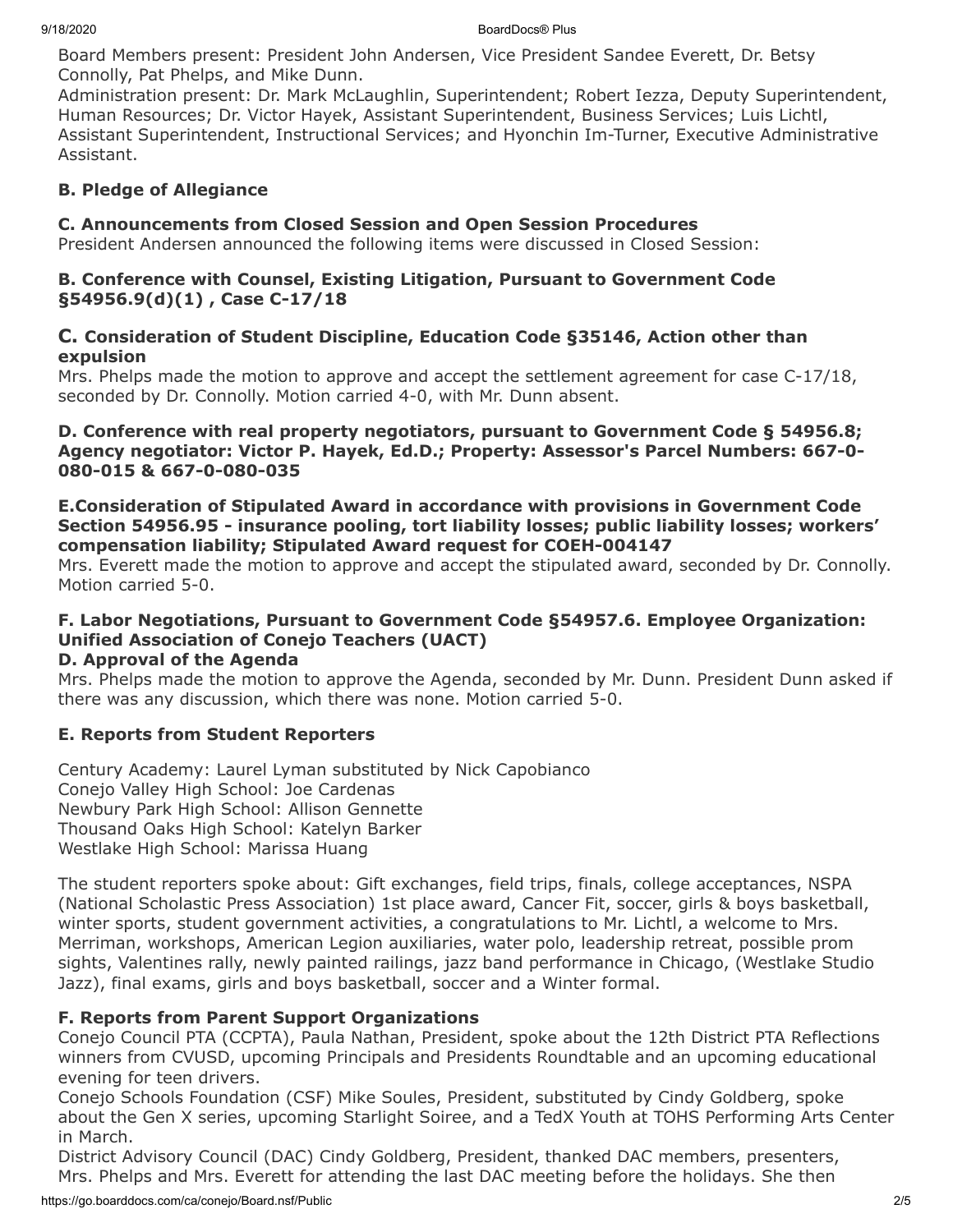recognized Mr. Iezza and Mr. Litchl and upcoming DAC meetings and events.

#### **G. Presentation by Mr. Lou Lichtl, Assistant Superintendent and Dr. Jennifer Boone, Director, Curriculum and Assessment - CA Dashboard Release**

Mr. Lichtl began by presenting on the California Dashboard Release that included: methodology for state indicators, website location, equity report, suspensions, graduation, college and career readiness, English language arts grades 3-8, mathematics grades 3-8, student group report, local indicators, local indicator priorities and next steps.

Board members asked questions to which Mr. Lichtl and Dr. Boone responded.

### **H. Comments - Public**

President Andersen announced there were no public comment cards submitted.

### **I. Comments - Board of Education**

President Andersen spoke about the impact of the Thomas fire on local districts, Teacher of the Month recognitions for January and December and the Board's upcoming planning session to discuss goals and the Superintendent's evaluation.

### **J. Comments - Superintendent**

Dr. McLaughlin welcomed everyone back after the winter break and thanked Elan Menkin and Kimberly Gold for putting together the District's new online School Choice application. He went on to speak about the District's representation at the Reflections event. Dr. McLaughlin concluded by speaking about the District having sent three psychologists to Ventura to help their students and staff transition back after the local fires.

# **4. ACTION ITEMS – GENERAL – HUMAN RESOURCES**

#### **A. Approval of the Student Field Placement Agreement with California State University, Long Beach**

Mr. Dunn made the motion to approve, seconded by Dr. Connolly. President Andersen asked if there was any discussion, which there was none. Motion carried 5-0.

# **5. ACTION ITEMS – GENERAL – INSTRUCTIONAL SERVICES**

# **A. Approval of 2018 Summer School/Extended Year Programs**

Mrs. Phelps made the motion to approve, seconded by Dr. Connolly. President Andersen asked if there was any discussion, which there was none. Motion carried 5-0.

### **B. Approval of Replacement of Board Policy and Administrative Regulation 5131.6 - Alcohol and Other Drugs**

Dr. Connolly made the motion to approve, seconded by Mr. Dunn. President Andersen asked if there was any discussion. Dr. McLaughlin and the Board discussed how to proceed in updating staff titles in policies. Motion carried 5-0.

# **C. Approval of Replacement of Administrative Regulation 6112 - School Day**

Mrs. Everett made the motion to approve, seconded by Mrs. Phelps. President Andersen asked if there was any discussion. Dr. Connolly asked about state regulations to which Mr. Iezza responded. Mrs. Phelps inquired about the District's process with Kindergarten to which Mr. Iezza responded. Motion carried 5-0.

### **D. Approval of Amendments to Administrative Regulation 6161.1 - Selection and Evaluation of Instructional Materials**

Mr. Dunn made the motion to approve, seconded by Mrs Everett. President Andersen announced there was one comment card submitted:

1. Bill Gorback spoke about the process of the approval of Board Policy 6161.1 and asked the board not to combine teacher responsibility and parent rights to alternative assignments.

The Board and staff went on to discuss the process of the Board Policy, Administrative Regulation and preferences on the Exhibits.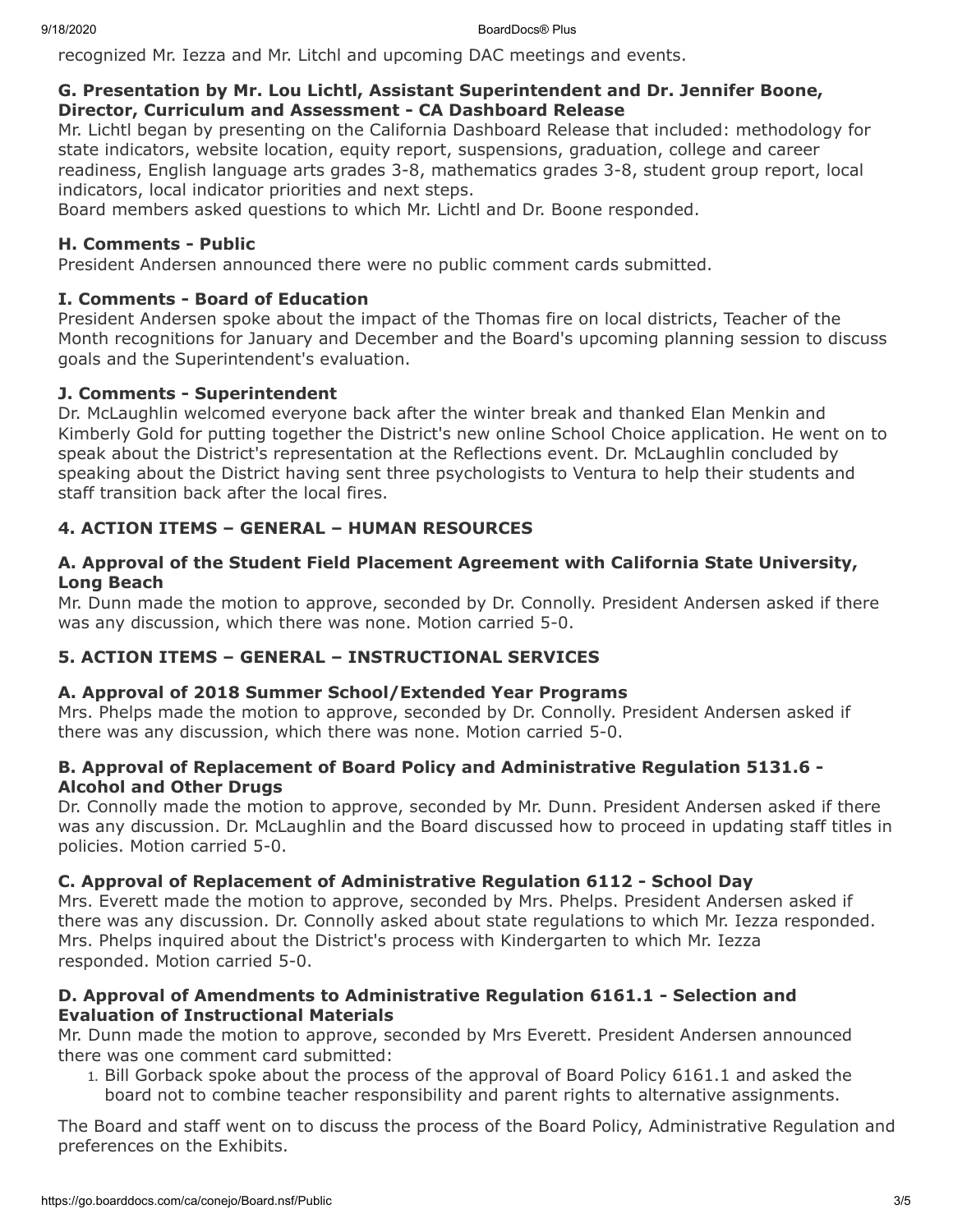Mrs. Phelps moved to approve Exhibits A2 and B2, seconded by Mrs. Everett. Dr. Connolly commented on clarifying each document by name. The Board went on to discuss the committee member selection process.

Mrs. Everett made the motion to amend the committee to include ten members, two selected by each board member and a 2-year term of service, seconded by Mr. Dunn. Mrs. Everett withdrew the motion and made a new motion to amend the Core Literature Advisory Committee to include ten members with two appointed by each board member from the pool of applicants with mention that preference should be given to parents, seconded by Mr. Dunn.

Mrs. Phelps commented on the process. Motion carried 3-2, with Dr. Connolly and Mrs. Phelps voting no.

# **6. ACTION ITEMS – GENERAL – BUSINESS SERVICES**

# **A. Approval of New Board Policy 3513.4 - Drug and Alcohol Free Schools**

Mr. Dunn made the motion to approve, seconded by Mrs. Everett. President Andersen announced that there was one comment card submitted:

1. Silas Nesheiwat asked that this policy be given the necessary priority to provide a safe environment for students.

President Andersen asked if there was any discussion, which there was none. Motion carried 5-0.

### **B. Approval of Amendment to Administrative Regulation 3515.6 - Criminal Background Checks for Contractors**

Mrs. Everett made the motion to approve, seconded by Mr. Dunn. President Andersen asked if there was any discussion, which there was none. Motion carried 5-0.

#### **C. Approval of Amendment to Board Policy 3280 - Sale or Lease of District-Owned Real Property**

Mr. Dunn made the motion to approve, seconded by Mrs Everett. President Andersen asked if there was any discussion, which there was none. Motion carried 5-0.

# **7. ACTION ITEMS – CONSENT**

- **A. Approval of Minutes December 5, 2017**
- **B. Personnel Assignment Orders**
- **C. Readmission of Expelled Student #1-16/17 E**
- **D. Readmission of Expelled Student #7-16/17 E**
- **E. Readmission of Expelled Student #8-16/17 E**
- **F. Contract for Nonpublic School Placement For a Student With a Disability #20-17/18**
- **G. Contract for Nonpublic School Placement For a Student With a Disability #21-17/18**
- **H. Contract for Nonpublic School Placement For a Student With a Disability #22-17/18**
- **I. Contract for Nonpublic School Placement For a Student With a Disability #23-17/18**
- **J. Preauthorization of Overnight Trips**
- **K. Parent Support/Booster Organization Reauthorization**
- **L. Approval of Contract Fulcrum Learning Systems, Inc**
- **M. Approval of Warrants November and December 2017**
- **N. Approval of Purchase Order Report (PO's exceeding \$5,000)**
- **O. Approval of Purchase Order Report (PO's under \$5,000)**
- **P. Acceptance of Donations/Gifts**

Mrs. Everett made the motion to approve the Consent Agenda, seconded by Mr. Dunn. President Andersen asked if there was any discussion, which there was none. Motion carried 5-0.

# **8. INFORMATION/DISCUSSION ITEMS – GENERAL – HUMAN RESOURCES**

No Items.

# **9. INFORMATION/DISCUSSION ITEMS – GENERAL – INSTRUCTIONAL SERVICES**

**A. Resolution #6-17/18 - CVUSD NfL Preschool Emergency Closure Waiver at Park Oaks Campus, Earths Magnet Campus and City Center**

President Andersen asked if there were any comments or updates from staff to which Mr. Iezza responded.